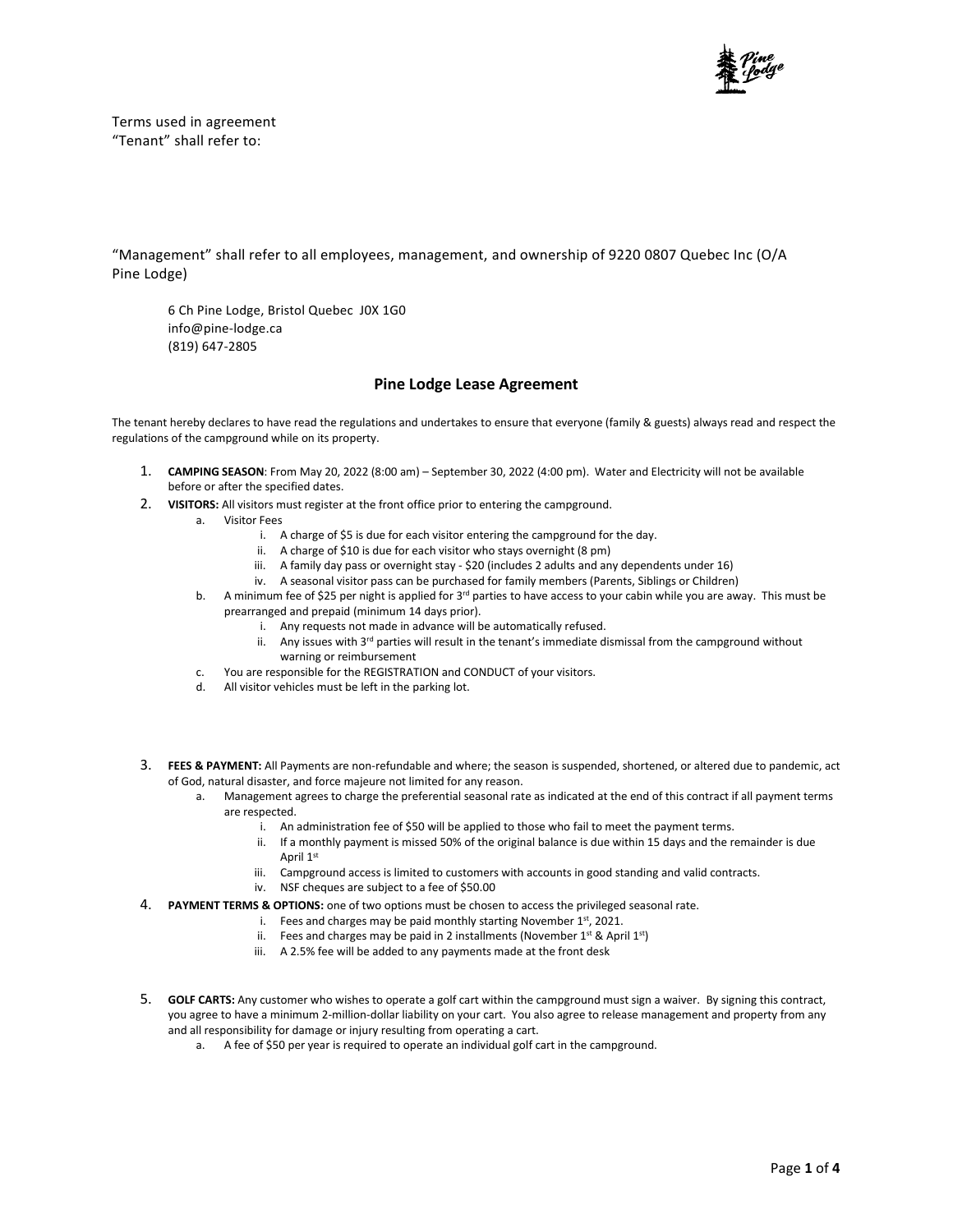

#### 6. **Property:**

- a. Water service can't be guaranteed until conditions permit.
- b. Access outside of these dates is restricted between 9:00 am and 4:00 pm. No overnight camping or fires are permitted.
- c. This contract (seasonal lease agreement) will be updated and renew each year, unless Management decides otherwise or in the event of the departure of the designated tenant.
- d. If a printed copy of the contract is required to be mailed a fee of \$10.00 will be applied to your account.
- e. Properties are to be maintained in a neat and orderly manner.
- f. Any leaves, or other debris must be placed in compostable bags. You must not rake leaves and pine needles behind cabins or into the forest. (Fee of \$250)
- g. Personal objects, debris or other items must be removed and not stored under trailers, decks, sheds and structures.
- h. Sheds and storage must not be larger than 8' x 8' and 8' tall. One shed allowed per lot, structures must be prefabricated and without tarps or modified structure.
- i. Extra tents or accommodation are not allowed on any lots.
- j. All Tarps and covers must be removed no later than June 1<br>k. A physical plan must be submitted to management for all m
- k. A physical plan must be submitted to management for all modifications to a site. This includes decks, patios, gazebos, and any other construction.
- l. Any work started without a plan will be removed at your expense.
- m. Any work completed over a water or electrical service will be removed as necessary for work. In the case of emergency, no warning will be given. Pine Lodge is not responsible for damage or loss resulting from work.
- n. Decks must be built with new materials and must not use pallets, off cuts or slab wood.
- o. All seasonal contracts assume personal property will be stored on site during the off season. Management assumes no responsibility for damage to your property during this time.
- p. Any trees, shrubs, grass, stonework, or other physical alterations to a campsite become the property of the Management and shall not be removed unless requested by management at the time of the tenant's departure.
- q. Lawns: Mowing on seasonally contracted sites is to be done with your own maintenance equipment after 9 am Monday to Saturday only.
- r. Assistance with grass mowing can be arranged through the lodge for an additional fee.
- s. Watering of Grass or Flower beds must be done from Monday to Thursday between 8pm and 9 am. Extra time can be arranged for a limited period through the lodge for new sod or seed.
- t. Picnic tables are not provided for seasonally contracted sites.
	- i. Tables can be provided on a seasonal basis for a deposit of \$350.
- 7. **GARBAGE DISPOSAL**: Due to municipal regulations we will not have recycling.
	- a. Garbage pick-up will be scheduled for Sunday. A ticket must be purchased for garbage to be picked up.
	- b. Any large or construction items must be paid for before being placed out for pickup (this includes couches, awnings, bbq, tents, gazebos, etc)
	- c. Our garbage cans are not for personal garbage. These are intended for cans, bottles, candy wrappers, etc. Please do not use them for your daily garbage.
	- d. Garbage placed out without payment will have a fee of \$5 applied. After the third time a deposit of \$150 must be provided to remain in the campground.
- 8. **VEHICLES:** Each cabin includes a parking permit for one vehicle.
	- a. Unregistered vehicles parked at a campsite will incur a fee of \$5.00 and must be removed immediately upon request. The fee will be added to your account.
	- b. Do not exceed 10 km/h in the campground.
	- c. No four wheelers, dirt bikes, off road or other recreational vehicles allowed in the campground at any time.
	- d. During the season utility, vehicle, boat or other tag along trailers can't be stored on lots or in the parking lot. They must use the storage area.
		- i. Fees are \$10 per night or \$125 per season.
		- ii. A storage contract must be signed prior to use.
- 9. **ELECTRONIC GATE**: Any damage caused to the gate through the fault of a camper or visitor will be the financial burden of the seasonally contracted tenant.
	- a. 2 RFID entry tokens will be provided with each seasonally contracted lot or cabin
	- b. The tokens provided for entry are for the sole use of the tenant's vehicle. Any token lent to another guest or tenant will be permanently disconnected. (every vehicle must have its own token)
	- c. Replacement or additional tokens can be provided for a fee of \$10.
	- d. Guest vehicles must be left in the parking lot.
- 10. **FIRES:** We are served by a volunteer fire department and local by-laws state that all fires must be contained within a CSA approved outdoor fire place.
	- a. All firewood must be purchased through Management. Firewood can't be brought into the campground.
		- b. Management reserves the right to put a fire ban in place. While under fire ban conditions please do not use open flame or torches
		- c. Fire places which are in a state of disrepair must be removed from the campground. After one warning they will be removed at your cost
		- d. All fire places must have a solid top which cannot be removed, a chimney and a spark arrestor.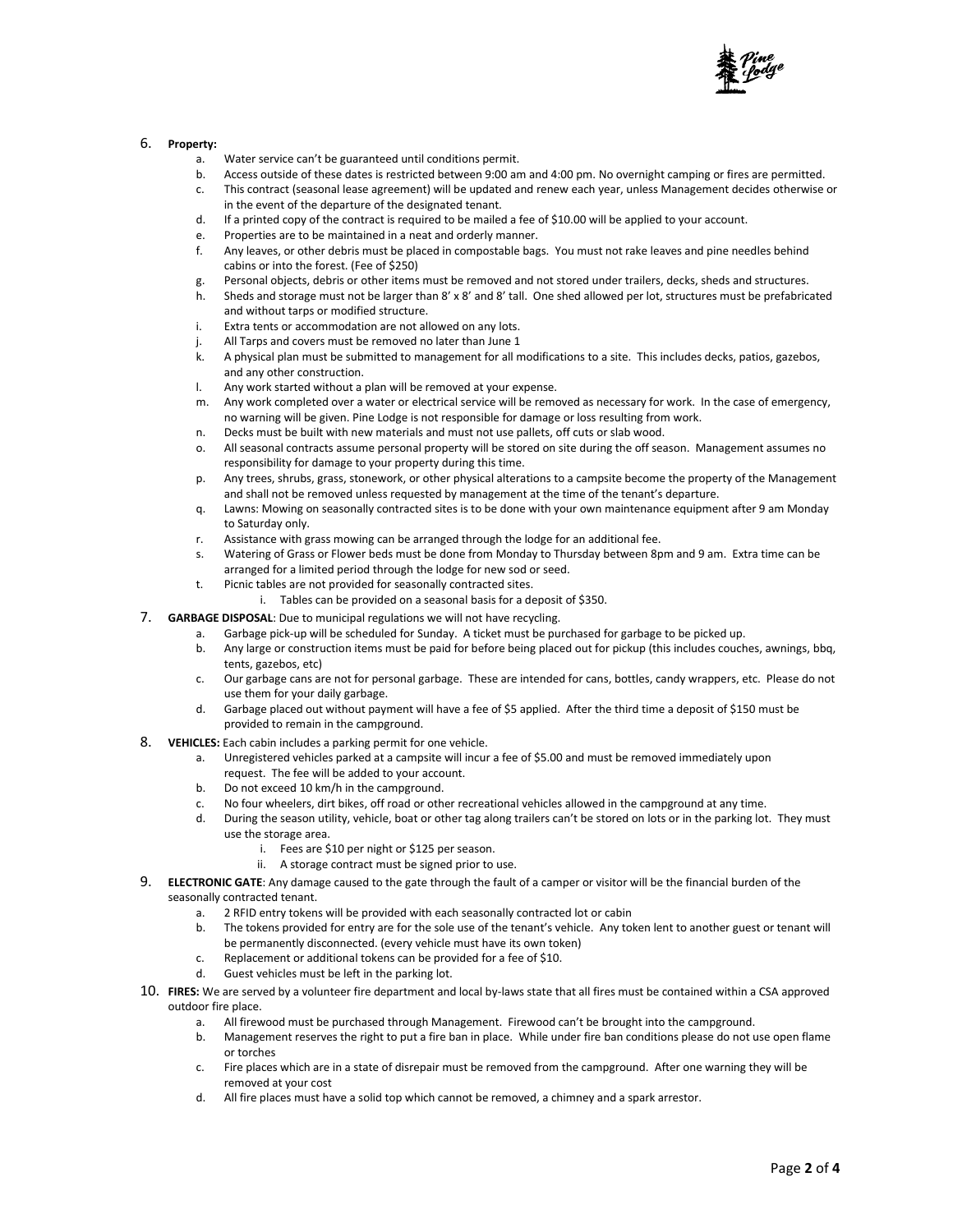

- e. No pressure treated wood, garbage or pine needles can be burned in a fireplace.
- f. Please have a hose or bucket of water nearby when having a fire.
- g. Fires must be fully extinguished before vacated. (Reoccurring issues will result in the removal of your fire place.)
- 11. **CONDUCT:**
	- a. Nighttime noise: Quiet hours are 11 pm until 9 am. Please be considerate of your neighbours
	- b. Daytime noise: Must not be excessive or considered to be disrespectful to neighbours.
	- c. Children (16 under) must be on their own campsite by 10 pm unless accompanied by parents.
	- d. Inappropriate conduct may result in the immediate termination of your seasonal contract.
	- e. At no time is amplified or live music allowed in the campground.
	- f. No personal items may be left on the beach overnight. Any items left will be removed and discarded each morning
	- g. All watercraft and floating air devices must be tied in the water to the right of the buoy line.
	- h. Canoes & Kayaks must be kept on the rack when not in use or returned to your lot..
	- i. Boats must not be left tied to the dock. Boats can be tied to the right of the buoy line.
	- j. No glass bottles or containers are permitted on the beach. Please use plastic or cans.
	- k. Events such as weddings, large birthday parties, anniversaries are not allowed in the campground unless approved by management.
- 12. **ANIMALS:**
	- a. Dogs must be accompanied by an individual over the age of 12. The individual responsible must always be able to keep control of the animal .
	- b. Dogs must be kept on leashes at all times
	- c. Poop and Scoop everywhere, at all times.
	- d. Aggressive dogs will not be tolerated in the park.
- 13. **FIREWORKS:** Are not allowed on the property with the exception of events approved by management. Use of Fireworks may result in your removal from a seasonal contracted lot without refund or reimbursement.

#### 14. **CABINS:**

- a. All physical repairs or maintenance are the financial responsibility of the tenant.
	- i. Work excluded from managements responsibility includes, roofing, structural repairs or modifications, paint, doors, windows, bathrooms or plumbing, decks, and any other general repairs and maintenance.
	- ii. Management is responsible for supplying Hydro, Water and Sewer to each property.
	- iii. Repairs and upgrades can be completed by the tenant only after receiving approval from Management.
	- iv. Management will provide an estimate and invoice for any requested work.
		- 1. Prepayment is necessary for work to be completed.
- b. An inspection will be done each Spring and Fall. Any cabin that needs major repairs, becomes dilapidated or falls into a state of disrepair will not be rented the following year.
- c. At no time will Management reimburse a tenant for upgrades, repairs, maintenance, or other work related to a rental cabin.
- d. Smoke Detectors have been installed in all cabins. Tenants are responsible for replacing batteries and ensuring the proper functioning of the smoke detector.
- e. Pine Lodge does not replace smoke detector batteries, light bulbs, fuses or propane tanks on seasonally contracted cabins.
- f. Should you misuse fuses Pine Lodge reserves the right to lock your panel and charge \$20 to replace blown fuses.
- 15. **REMOVAL & STORAGE**: Any client who fails to remain in good standing will have his / her property removed from the site or cabin by management after one written warning. The property will be placed in storage (6 months).
	- a. Written warnings will be emailed to the contact information on file. It is the responsibility of the client to update any contact information.
	- b. Storage is calculated from the day of removal from the cabin.
	- c. Management is not responsible for any lost, damaged or discarded property while moving property to storage.
	- d. Storage rates are \$350 per month with no insurance coverage or liability on the part of management or the incorporation. After the 6-month term all personal belongings left on Management's property may be discarded at the clients cost and without warning.
	- e. Removal and disposal of property from a cabin by management will result in a fee of \$1,500.00 which will be added to any outstanding balance and must be paid prior to taking possession of your trailer and property.
	- f. An interest rate of 2% per month will be applied to the balance owing.